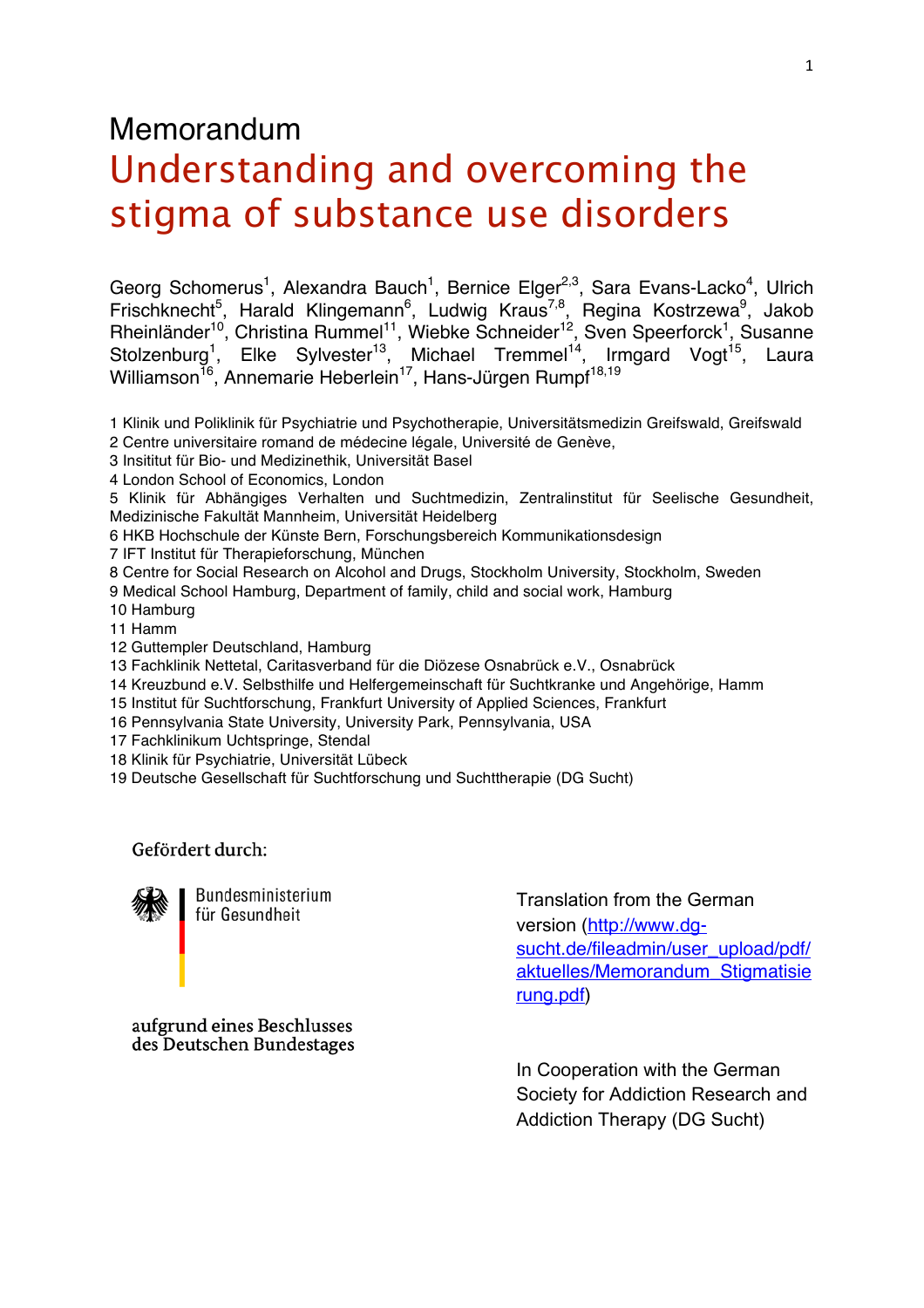# **Abstract**

# 1. Background

**Stigma does harm to individuals with substance use disorders (SUD), and it increases the burden of SUDs.** It presents a barrier to help seeking, results in lower treatment quality and increases social and health related consequences of SUDs. This applies to both the individual, societal and economic consequences of substance use. Moreover, stigmatizing persons with addictions is an ethical problem, since it discriminates against a certain group, infringes on their human dignity and takes away their rights in many areas of life.

**Dealing with substance use disorders without stigma is possible.** Eliminating the stigma of SUDs means finding better ways to deal with SUDs and to make these ways available to everyone. Instead of devaluing, marginalizing and disciplining persons with SUD, empowerment and appreciation need to be at the core of dealing with SUD in prevention, treatment and every day life.

# 2. Recommendations

### **Improving the quality of SUD care and prevention**

**Structural discrimination** needs to be addressed by structural measures. Examples are increasing the availability of psychotherapy for persons with SUD, or improving the care of co-morbid somatic illnesses. Courses on **anti-stigma competence** need to be implemented in the training of all healthcare professions. All **prevention activities need to be routinely checked** for possible stigmatizing sideeffects (for example, when deterrence is used as a strategy). It is necessary to **develop and evaluate strategies that increase the acceptance of early recognition of substance use problems**, e.g. embedding substance related early interventions into **integrated behavioral prevention approaches** that refer to different health and risk behavior. The **separation of addiction services within the health care system must be overcome**.

### **Empowerment**

All anti-stigma efforts need to be led by people with SUD.

Persons with SUD and their families need to be empowered **to stand up against devaluation and discrimination**. To respect the dignity of individuals with SUD it is necessary to create accepted, safe, legitimate and functional **spaces for substances use**.

### **Communication and Coordination**

Existing structures should be used and strengthened to provide a platform for anti-stigma work and to facilitate joint efforts of persons with SUD, relatives and professionals. To make the overarching message visible, **joint public relations work and communication** across several projects is necessary. A **report** detailing anti-stigma efforts and their results needsto be compiled on a regular basis. A **media guide** to facilitate stigma-free reporting on SUD should be created.

#### **Research**

**Research on the consequences of stigma and on strategies for de-stigmatization** needs to be promoted. Research is required on the population level in order to assess and monitor the cultural reality of stigma. It is also required on the individual level to study specific consequences of stigma. Persons with SUD well as relatives should participate in this research.

### **Developing concepts and the legal framework**

The legal preconditions and consequences of substance use require a continuous review for stigmatizing effects. Efforts should be made to decriminalize substance use and implement stigmafree prevention. It is necessary to further develop the **illness concept of SUD**, so that this concept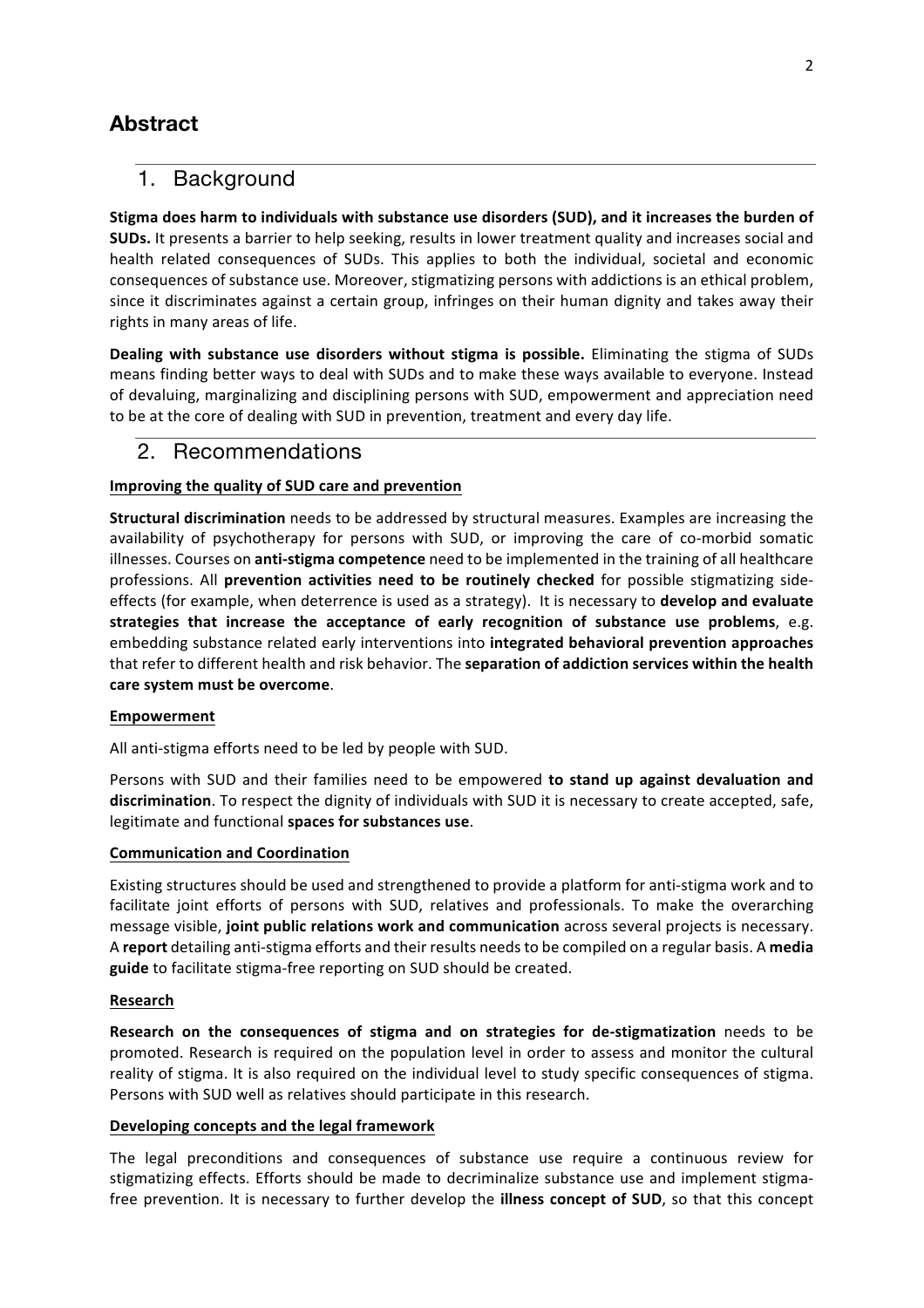contributes to reducing barriers to help, allows for non-stigmatizing early interventions, accounts for the continuum of substance use, and, at the same time, provides the protection offered by a diagnosis. This concept needs to bridge medical and social perspectives on SUD and should lay a conceptual groundwork for dealing with SUD without stigma.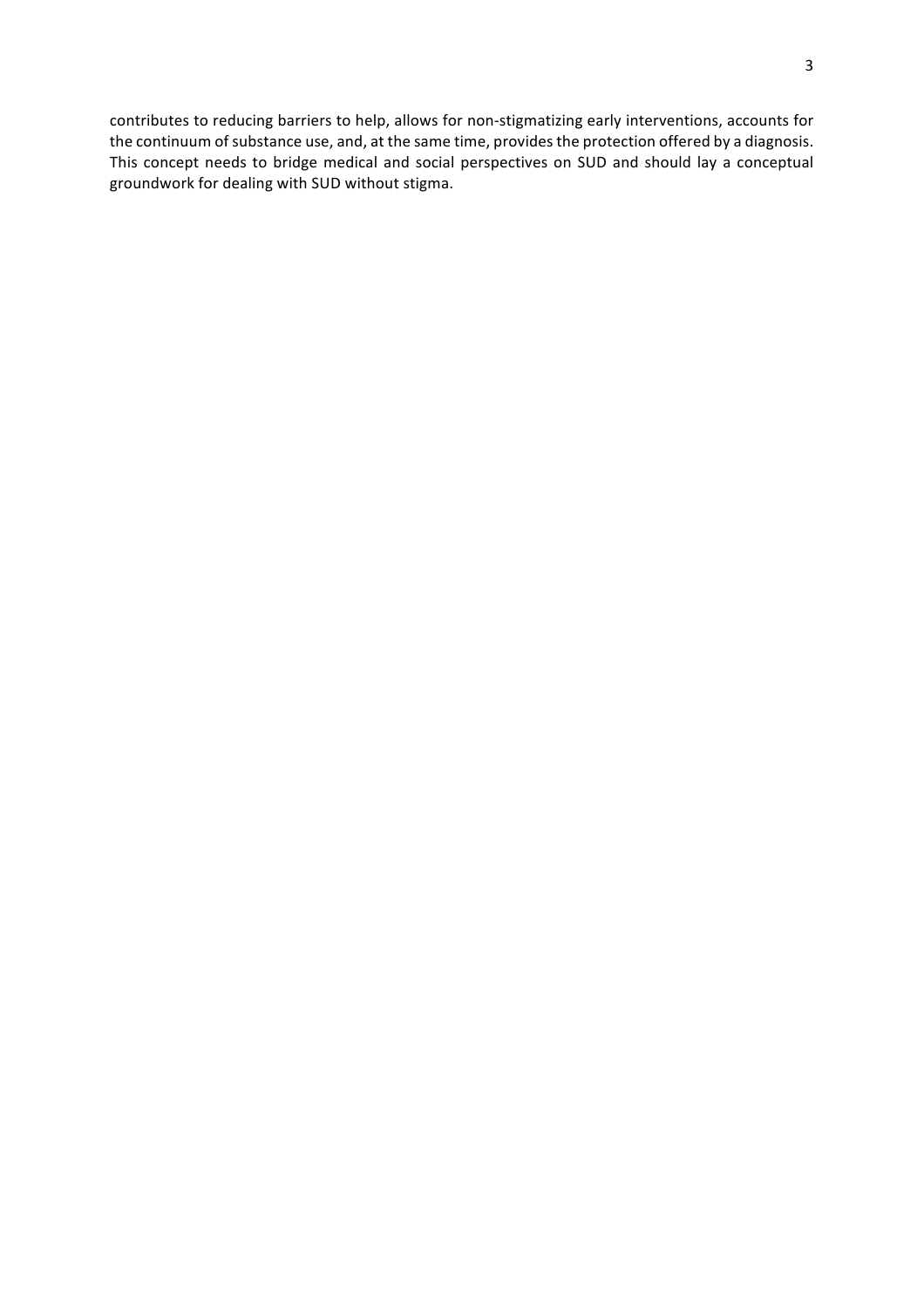### I. Preambel

Substance use disorders (SUD) are common and affect persons from all social backgrounds. Nonetheless, people with SUD and their relatives are marginalized and heavily stigmatized. Stigma increases addiction problems and makes life more difficult for those affected. Aim of this memorandum is to show how the stigma of substance use disorders can be understood and overcome.

Stigma has been conceptualized as a process, where a specific feature, for instance a substance use disorder, triggers labeling of a person and linking the person to negative stereotypes. Eventually, this results in devaluation and discrimination. Stigma occurs in many ways: it is experienced, perceived as a threat or avoided by keeping a condition secret. It does not only occur in interpersonal contact (public stigma), but also manifests itself in discriminating structures and regulations (structural stigma). Personal attitudes may result in discrimination of others, but also in self-stigmatization once a person has come to terms with his/her own substance use problems.

This memorandum is the result of a one-week closed workshop in September 2016, which was held by the Department of Psychiatry of Greifswald University, in collaboration with the German Society for Addiction Research and Addiction Therapy (DG-Sucht). It was funded by the Federal Ministry of Health (Bundesgesundheitsministerium). Workshop participants were from a wide range of different areas, such as self-help, health promotion and prevention, addiction care, rehabilitation, psychiatry, psychotherapy, sociology, ethics, epidemiology, media and stigma research. First results of the meeting were discussed during a public panel debate, which in turn informed this memorandum. This memorandum is about substance use disorders and problems related to addiction, but we also enlarge upon conceptional questions regarding the distinction between health and illness as well as upon the use of appropriate terms for problems in the field of craving, addiction, and substance, which is still lacking a satisfactory solution. This memorandum refers to substance use disorders, even though several of the points mentioned are also applicable to behavioral addictions.

# II. Stigma hurts persons with SUD and further enhances addiction related problems

International population studies show that the stigma of SUDs, when compared to other mental disorders, is dominated by stronger feelings of blame, less acceptance of a disease model of SUDs, and stronger rejection of persons with SUD. Rejection and devaluation serve as a signal to persons with SUD that their behavior is not acceptable, and that they are not tolerated within the personal sphere of other persons. In fact, SUDs can cause considerable damage to the lives of persons with SUD, to their relatives and to their social environment. Since blame plays an important role for the stigma of SUD, this points to a **strong normative and moral connotation** of SUD stigma. Stigmatizing persons with SUD can be understood as an attempt to resolve the problem of addiction through taboo, marginalization and devaluation, or to make the problem manageable, at least. However, this approach is dysfunctional, since it does not reduce the problem, but increases it.

In fact, **stigma makes changing substance use behavior more difficult**. Funding the treatment of SUDs has low priority among the public compared to the treatment of other health problems. Stigma of SUD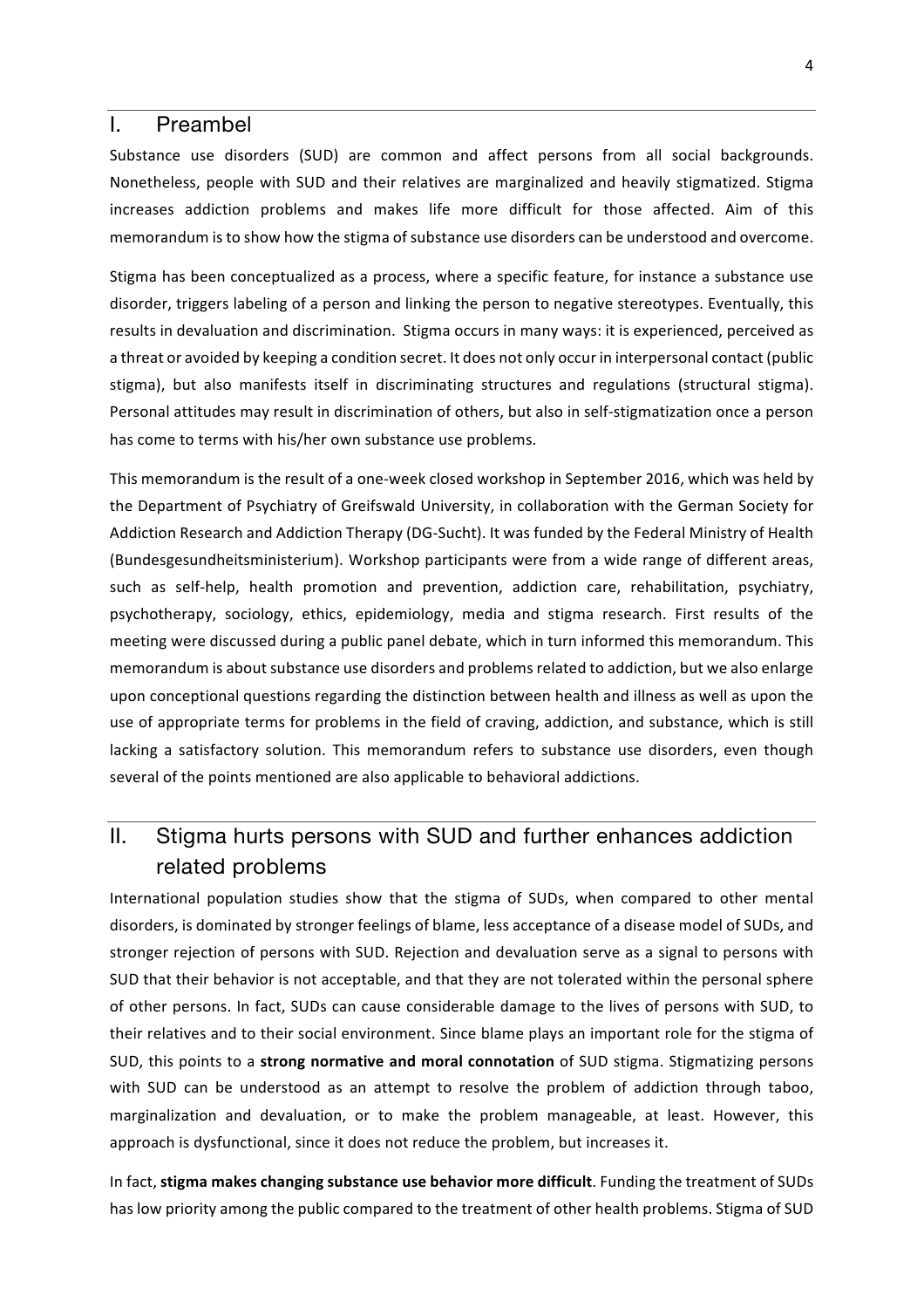isolates persons who need help, and devalues those who need power and self-confidence in order to deal with a severe problem. This also applies to their families. The more severely people are affected by SUD, the more vulnerable they are, and the more help they need; but simultaneously, they and their families face even stronger exclusion and discrimination. Studies show that self-stigma weakens drinking-refusal self-efficacy, that experienced and anticipated stigma increase symptom burden, and that treatment and help are avoided to avoid stigma. Stigmatizing persons with SUD does not solve any problems, it only aggravates them.

Exclusion and discrimination of persons with SUD and of their relatives happen in many areas of every day life, the following account does thus not claim to be exhaustive, it rather illustrates the complexity of the problem. Within the health care system, persons seeking help for a SUD in an emergency department or seeking other medical care frequently experience derogatory treatment by medical staff. Therefore, many persons avoid or delay help-seeking for fear of being stigmatized.

Persons with SUD are also discriminated against with respect to **access** to out-patient psychotherapy and **funding** of hospital stays by their health insurance when compared to people with other mental illnesses. **Health promotion and prevention** can increase stigma and devalue and marginalize those affected, for instance when presenting extremely severe cases in ordert to scare people off using substances. The primary preventive effect of such strategies is questionable, while instead such exaggeration and enforcement of stereotypes is doing harm to the stigmatized minority. At the **work** place, the stigma of SUD is a huge barrier to helpfully addressing substance use problems at an early stage by colleagues or supervisors, or to disclosure by the person affected. By not talking about substance use problems, they are protracted and amplified. Persons with SUD are often condescendingly treated by **institutions,** for instance within the legal system or in social and health care. Reports about negative consequences of addiction usually dominate the **images of SUD in the media**, while recovery remains invisible. Favorable outcomes (sometimes without professional help) are concealed by those concerned for fear of being stigmatized. Beyond, the fact that many substances are illegal also contributes to the stigmatization of those who use them.

Stigma hits hardest on those who are already disadvantaged for other reasons: Persons with other mental disorders, low income or few personal resources are easier marginalized and less likely able to defend themselves against it. Particularly vulnerable groups for the consequences of stigma include women, who are often poorly reached by existing addiction care programs, or persons belonging to a sexual minority ("LGBT-Communities"), or cultural / ethnic minorities.

Stigma is not only an **individual problem** for persons with SUD and their relatives. It is also a **public health issue**, because it increases the burden of SUD and causes substantial, preventable costs. Also, stigma is an **ethical problem**, because the group of persons with SUD is discriminated against and treated unfairly. Last but not least, stigma violates the **human dignity** of those concerned. Stigma is an **injustice** done to persons with SUD, harming them in many areas of life, for example with respect to work, education, and independent living.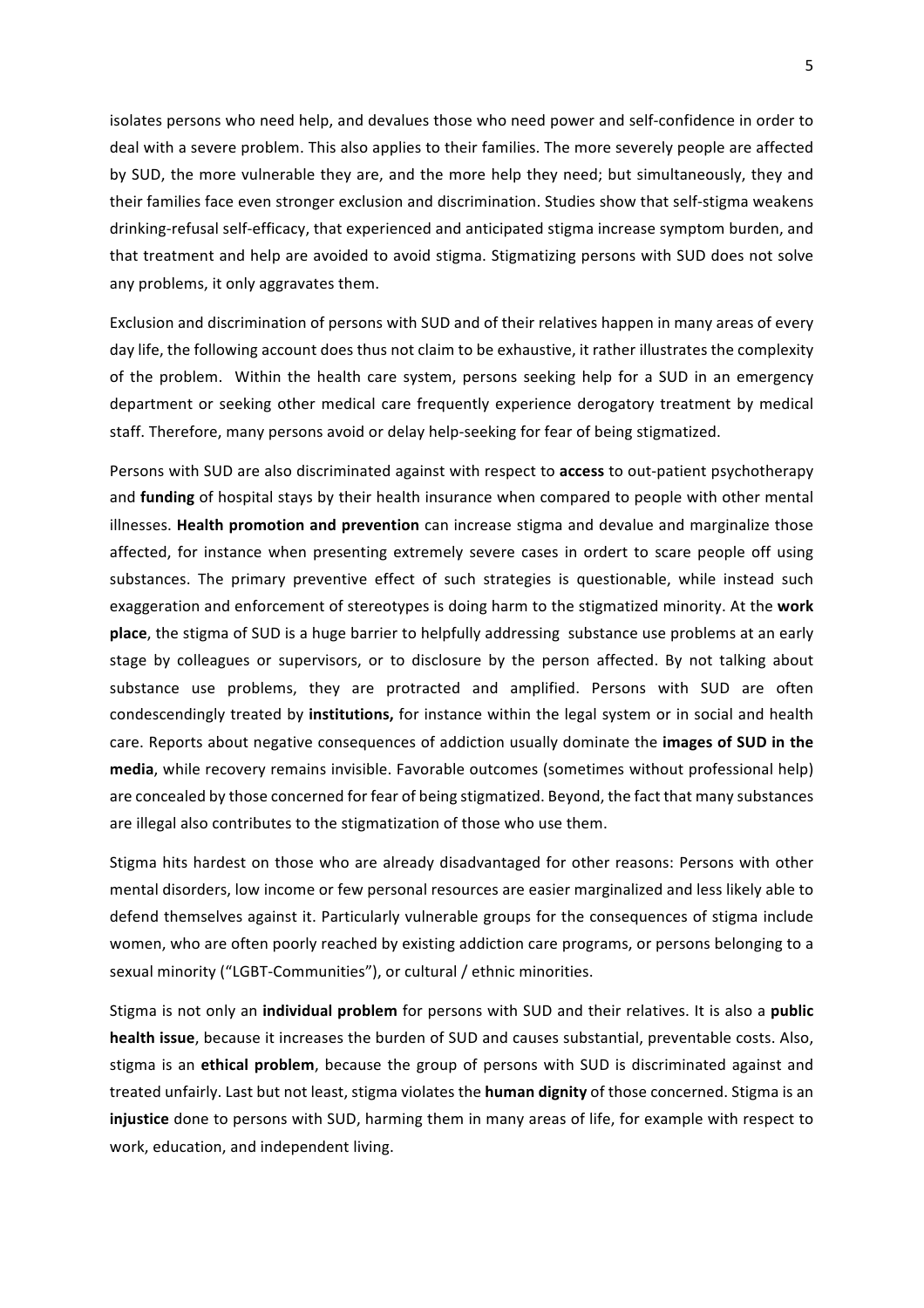## III. Dealing with SUD in a better way - without stigma, for the person

De-stigmatization does not mean to trivialize problems related to substance use and addiction, but to find better solutions for them and to make these solutions widely available. De-stigmatization can only succeed if we find an alternative and better way of dealing with SUD. Not devaluation, marginalization and disciplining, but **appreciation and empowerment** need to be at the heart of prevention, treatment and the everyday dealing with SUD. Many current developments in addiction care are already moving along these lines and are thereby contributing to de-stigmatization. Examples include *Motivational Interviewing* and the *Community Reinforcement Approach*. Because many persons with SUD are marginalized for more than one reasons, de-stigmatization of SUD is a part of **a joint effort to fight against the discrimination of underprivileged groups in society**. Finally, fighting stigma will gradually allow individuals with SUD **to stand up for their rights,** because disclosing a SUD will become easier. Disclosure, in turn, will further decrease stigma.

#### How could we deal with SUD without stigma?

To delineate what can be achieved when de-stigmatizing SUD, we developed a vision of dealing with SUD without stigma.

In this scenario, a **respectful, unprejudiced encounter** with those seeking help facilitates the access to treatment at first contact and beyond. From prevention to follow-up care, help is offered without blame or paternalism. The guiding principle of help is not disciplining and control, butsupport, respect, facilitating autonomy as well as self responsibility. Self-help programs focus on individual strengths to diminish self-stigma. A stigma-free handling of SUD respects the human dignity of persons with SUD as well as of their relatives at all times.

Since SUD tend to occur together with other mental and physical diseases, **care is offered in one general system.** The unrealistic separation by substances as well as the segregation in addiction care, medical/psychiatric help and psychotherapy is abandoned in favor of a comprehensive help system. Individuals with SUD are treated exactly the same way as any other person for their mental and medical co-morbidities. Converging the different help systems enables a holistic view on health behavior; it does not reduce it to addiction problems or even a single substance.

The scenario also includes conceptual developments. A stigma-free handling of SUD requires an illness concept that offers the protection of a diagnosis, but simultaneously does not devalue the person, allows for recovery and transitions, and strengthens individual autonomy. **An active disease concept of SUD** needs to refer to a continuum of mental illness and health, for instance by taking into account a continuous measure like the quantity of substance use. It needs to offer a gradual view on mild and severe stages, to be of help for people with all degrees of substance related problems and facilitate early interventions instead of deterring people. **Diagnoses must not stick to a person for life**, but accompany them as long as they are helpful. An active disease concept includes the expectation of active participation from the side of the person with SUD, and thereby strengthens self-efficacy and activates processes of self-healing. Active participation of persons with SUD relies on personal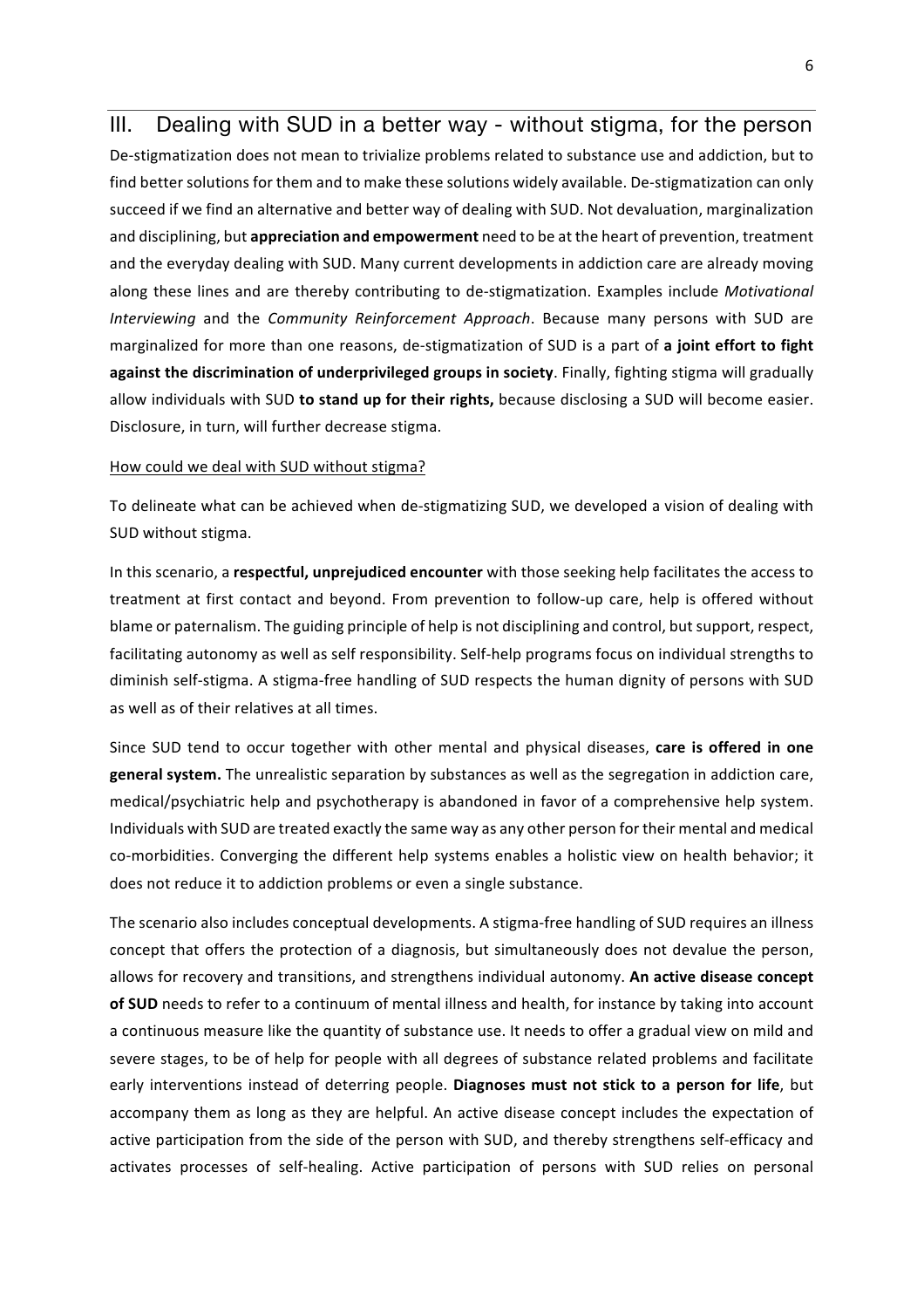resources and available support of the social network. If these are scarce, society needs to compensate for this. 

Since blame is at the heart of SUD stigma, it is necessary to arrive at **a differentiated view of individual responsibility** of persons with SUD. A non-stigmatizing concept of responsibility takes into account that both the individual and the social environment have to take responsibility to overcome a SUD. The **relation of individual and social responsibility is dynamic**, because in the course of a SUD the ability to take individual responsibility can be impaired temporarily and to various degrees. It is then the social responsibility of the personal environment and society at large to offer support, encouragement and resources in order to enable the person to better take individual responsibility again.

# IV. Recommendations

To achieve the goal of dealing with SUD without stigma, we make the following recommendations, which group into five areas: empowerment, qualitative improvement of care, conceptual and legal developments, research, coordination and communication of anti-stigma activities.

# **Improving the quality of health care and prevention**

**Structural discrimination** needs to be addressed by structural measures. Examples are increasing the availability of psychotherapy for persons with substance use disorders, or improving the care of comorbid somatic illnesses.

Courses on **anti-stigma competence** need to be implemented in the training of all healthcare professionals. These courses need to be led by people with lived experiences.

All **prevention activities need to be routinely checked for** possible stigmatizing side-effects. This routine check needs to include feedback from people with lived experience about the way their disorder and the group of persons with SUD is portrayed.

It is necessary to **develop and evaluate strategies that increase the acceptance of early recognition of substance use problems**, e.g. embedding substance related early intervention strategies into **integrated behavioral prevention approaches** that refer to different health and risk behavior.

The **separation of addiction services within the health care system needs to be overcome**.

### **Empowerment**

Persons with SUD and their families need to be empowered **to stand up against devaluation and discrimination**. The topic of discrimination should be routinely taken up in **addiction counseling**. Guidelinesshould be developed that help counsellors and clientsto **identify discrimination** and, where necessary, **to take legal steps against individual and structural discrimination**.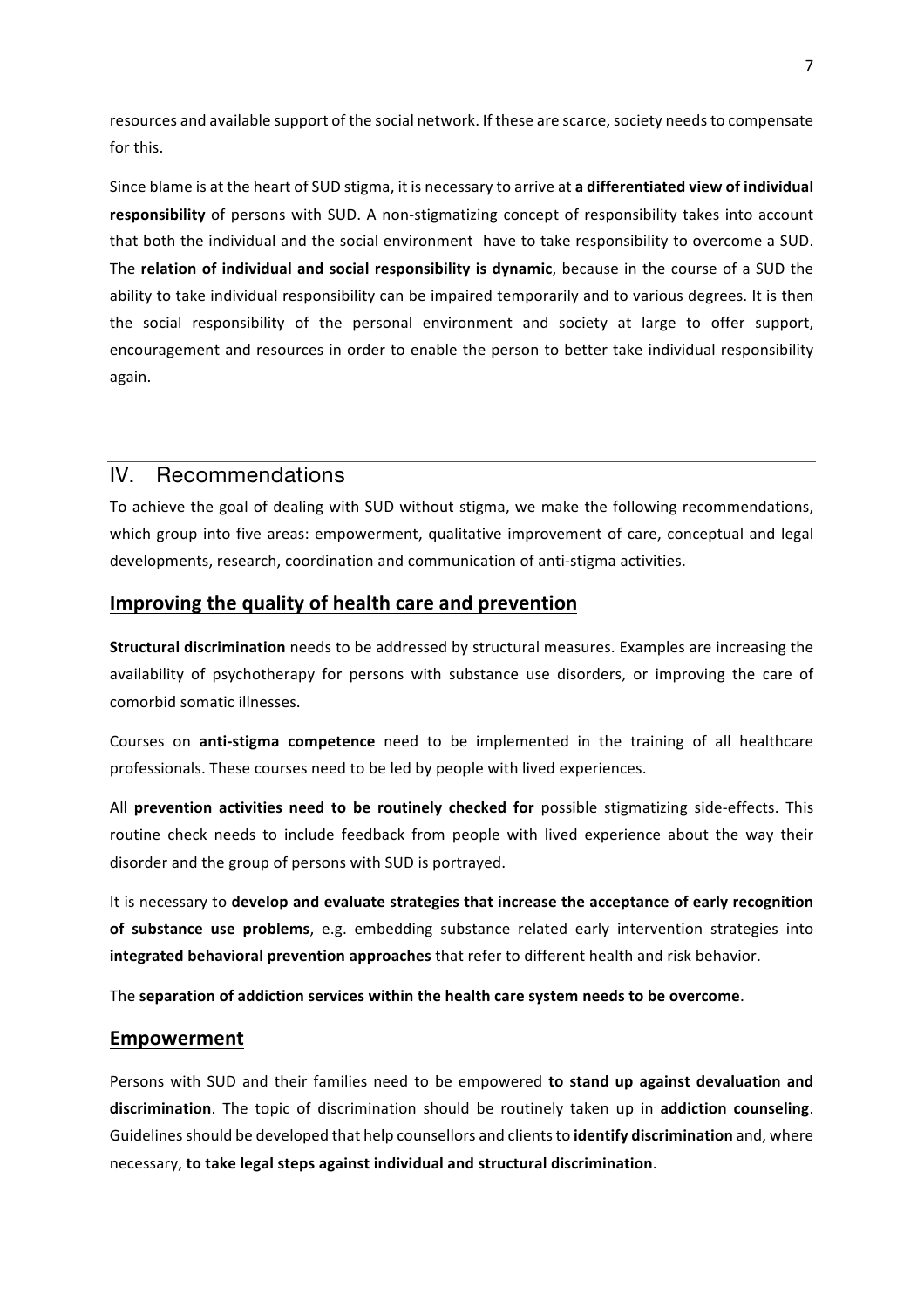To preserve the dignity of individuals with SUD, and in order to stop a constant re-inforcement of negative stereotypes, it is necessary to create accepted, save, legitimate and functional **spaces for substances use.**

# **Communication and Coordination**

Existing structures should be used and strengthened to provide a platform for anti-stigma work and to facilitate joint efforts of persons with SUD, relatives and professionals.

To make the overarching message visible, **joint public relations work and communication** across several projects is necessary.

A **report** detailing anti-stigma efforts and their results needs to be compiled on a regular basis.

A **media guide** to facilitate stigma-free reporting on SUD should be created.

# **Advancing illness concepts and legal conditions**

The legal preconditions and consequences of substance use require a continuous review for stigmatizing effects. Efforts should be made to decriminalize substance use and implement stigmafree prevention.

It is necessary to further develop the **illness concept of SUD**, so that this concept contributes to reducing barriers to help, allows for non-stigmatizing early interventions, accounts for the continuum of substance use, and, at the same time, provides the protection offered by a diagnosis. This concept needs to bridge medical and social perspectives on SUD and should lay a conceptual groundwork for dealing with SUD without stigma.

### **Research**

**Research on the consequences of stigma and on strategies for de-stigmatization** needs to be promoted. Research is required on the population level in order to assess and monitor the cultural reality of stigma. It is also required on the individual level to study specific consequences of stigma. Persons with SUD as well as relatives should participate in this research.

**Research on mental disorders and SUD**, including their social causes and consequences as well as the role of stigmatization for the course of the diseases and for treatment should be **jointly** advanced. Parity of funding with research on medical disorders that pose a similar burden on public health needs to be accomplished.

**Persons with SUD and their relatives need to be involved in research**. A useful model is community based participatory research (CBPR).